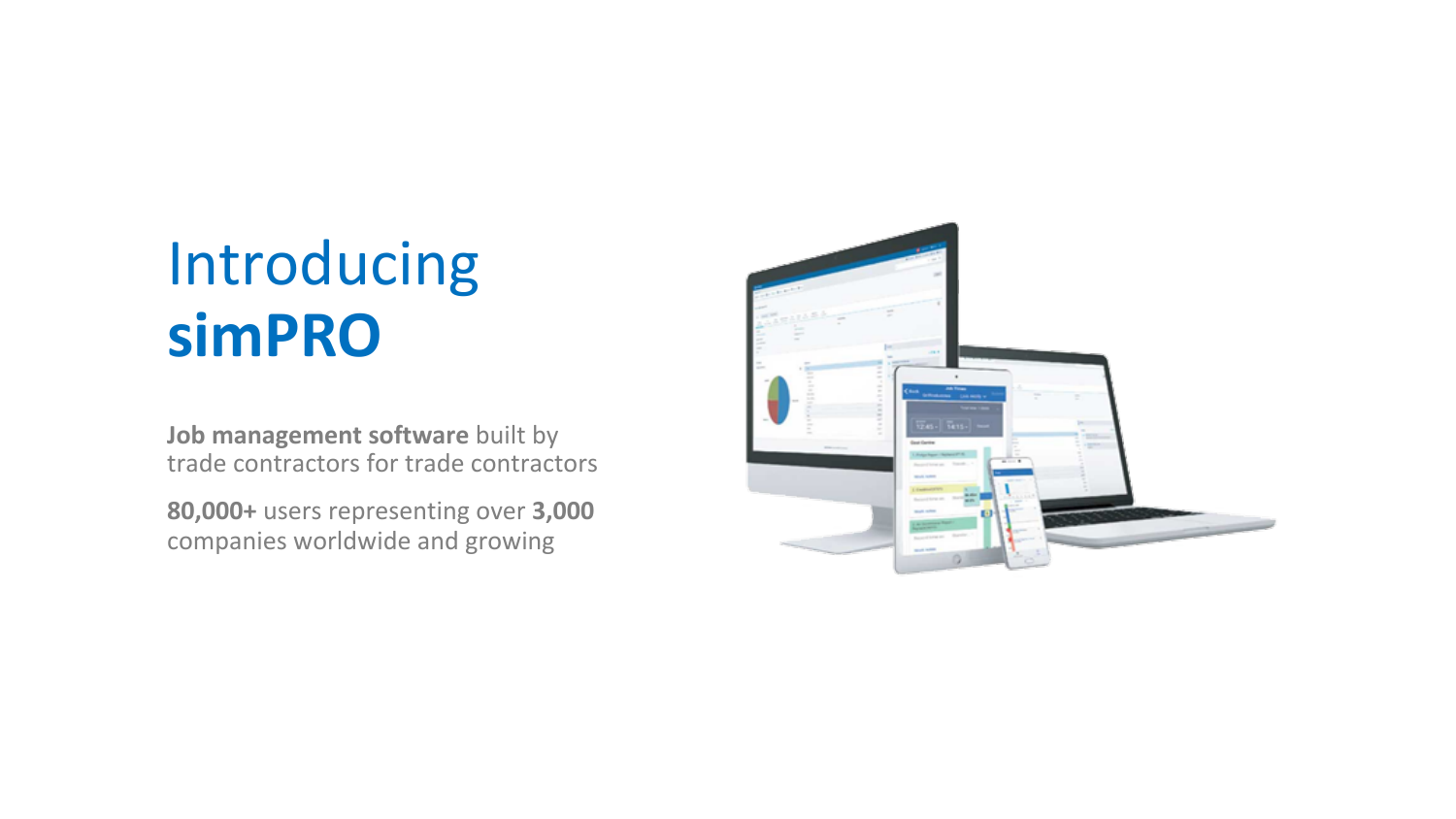### simPRO helps us with…



#### **PROCESSES**

**simPRO** takes the complexity that holds businesses back to simplify every process to better manage our time, people and profits.



#### **PRODUCTIVITY**

It converts labour to results and energy to action. It helps us to build a smarter business to spend more time doing what we do best



#### **PROFITABILITY**

We are empowered to deliver our best every time. Improved processes and productivity leads to increased profitability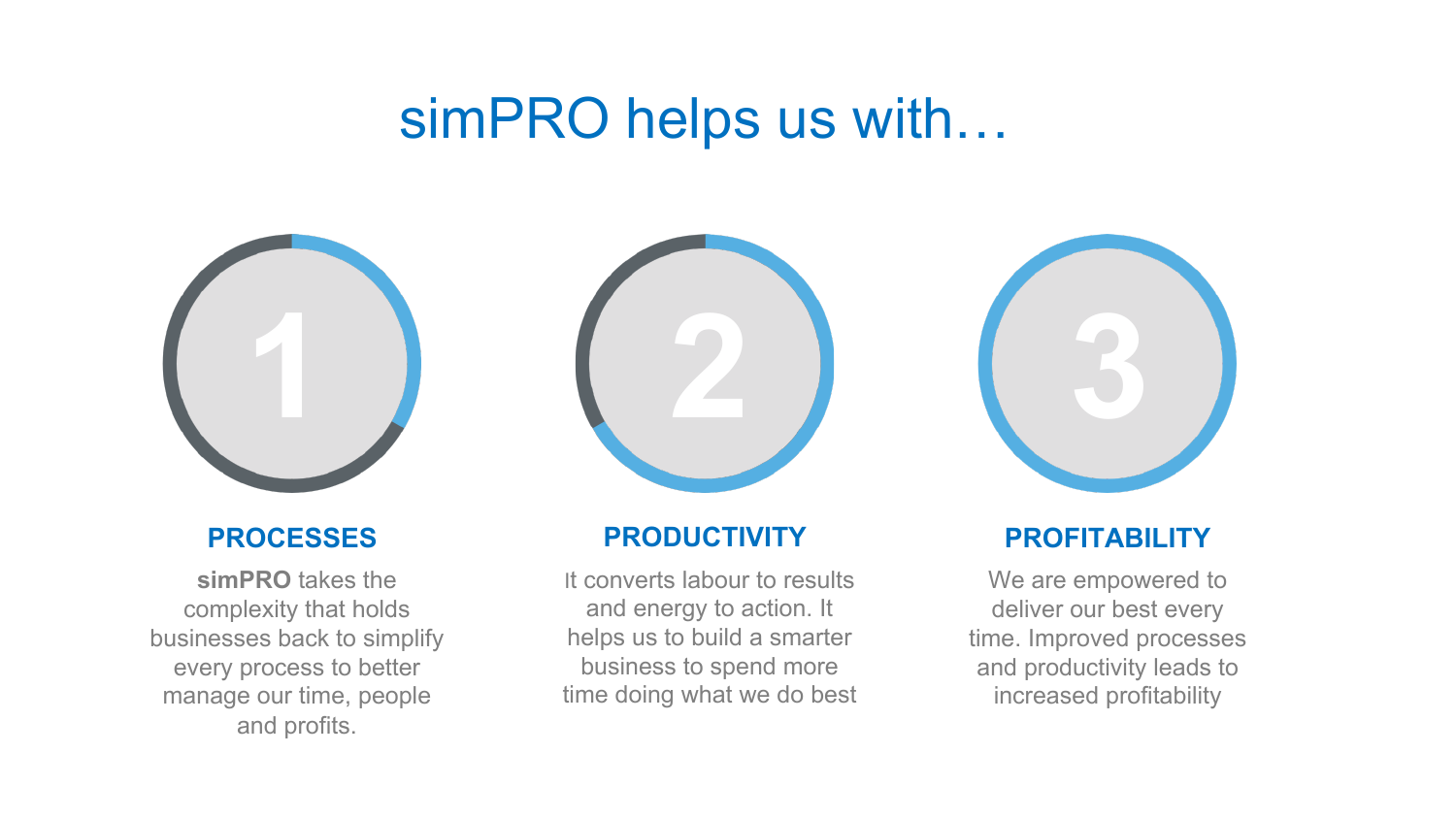## Customer **Portal**

Through the **Customer Portal**, our customers can have live access information about jobs, sites, assets, schedules and quotes.

We have full control of what our customers have access to.

They can create new jobs and quotes

This reduces our administrative overheads and builds greater trust.

| Profile                                                                    | Rates                                      | History | Sites.<br>Notes:                        |          | Attachments |                                               |  |  |  |
|----------------------------------------------------------------------------|--------------------------------------------|---------|-----------------------------------------|----------|-------------|-----------------------------------------------|--|--|--|
| Details                                                                    | Contacts                                   |         | Response Times                          | Settings | Tags        | Preferred Technician                          |  |  |  |
| <b>Customer Profile</b>                                                    |                                            |         |                                         |          |             |                                               |  |  |  |
| * Username                                                                 |                                            |         | Password                                |          |             | Account Manager                               |  |  |  |
| acme                                                                       |                                            |         | Password Set                            |          |             | Not Selected                                  |  |  |  |
|                                                                            |                                            |         |                                         |          |             |                                               |  |  |  |
|                                                                            | Allow customer to send jubs to your system |         |                                         |          |             |                                               |  |  |  |
|                                                                            |                                            |         | <b>Customer Profile</b><br>Not Selected |          |             | Service Job Cost Centre<br>Electrical Service |  |  |  |
|                                                                            |                                            |         | Default Invoice Method                  |          |             | Preferred Notification Method                 |  |  |  |
| Customer Group<br>Not Selected<br>Default Invoice Template<br>Not Selected |                                            |         | Print.                                  |          |             | Not Selected                                  |  |  |  |
| Referred By                                                                |                                            |         | Currency                                |          |             |                                               |  |  |  |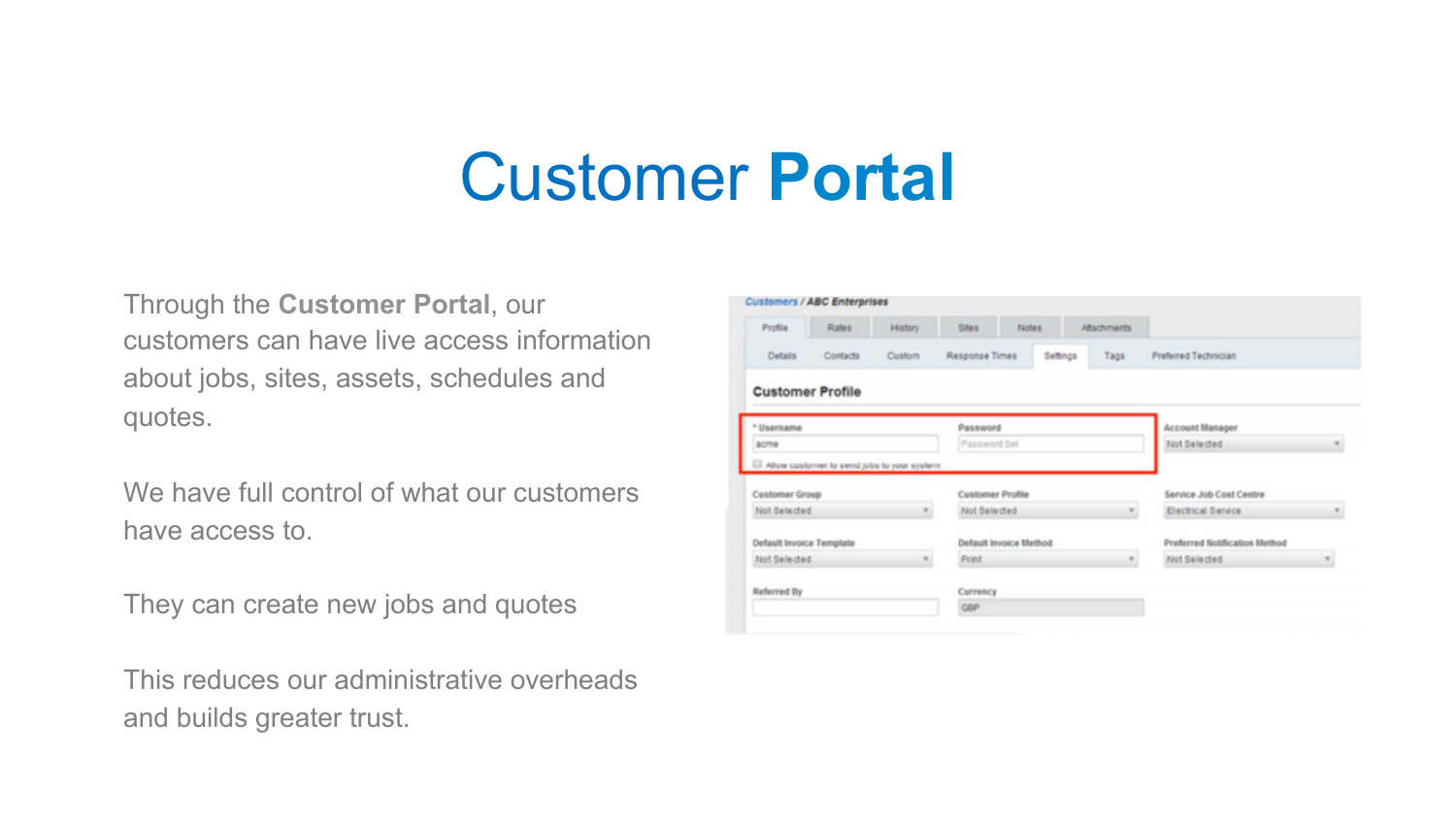### Peace **of Mind**

- Real time data access from office to field
- Automated software updates means we're always using the latest technology
- 99.9% uptime
- 24x7 system monitoring keeps our sensitive data is kept safe and secure

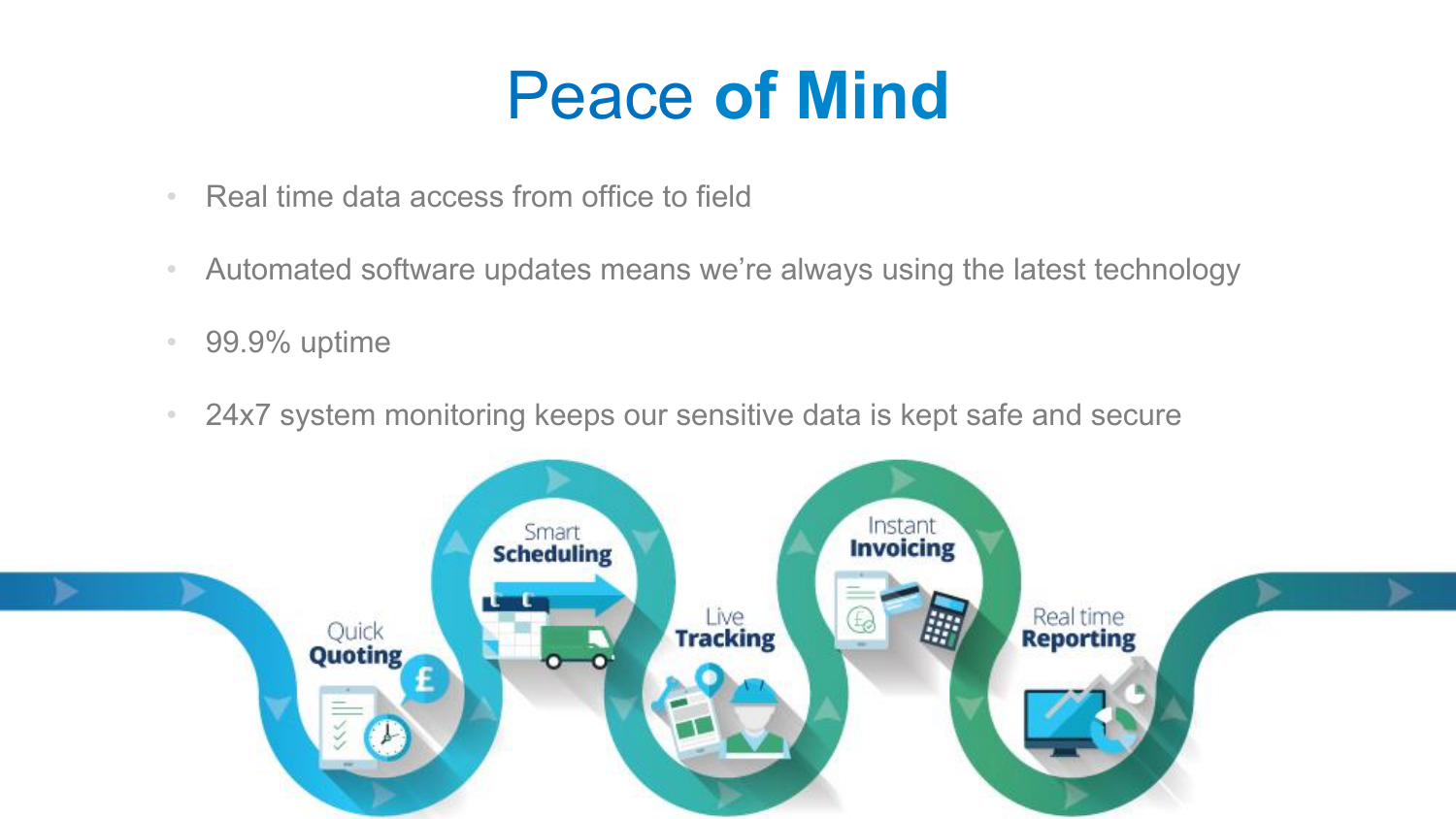# In the **Office**

| Alexandrian Bonet Aver Stewart Stewart Albany Black In   |                  |                                                     |         |   |                                 | o language          |                   |
|----------------------------------------------------------|------------------|-----------------------------------------------------|---------|---|---------------------------------|---------------------|-------------------|
| <b>School Fire</b>                                       |                  |                                                     |         |   |                                 |                     |                   |
| te an un has the                                         |                  |                                                     |         |   |                                 |                     | <b>CONTRACTOR</b> |
| 3070000                                                  |                  |                                                     |         |   |                                 | say accounts of the |                   |
| sease Case Cases Sweep                                   |                  |                                                     |         |   |                                 |                     |                   |
| <b>Report Administration</b>                             | states industry. |                                                     |         |   |                                 |                     | One for A         |
| <b>CONTRACT</b>                                          |                  |                                                     |         |   | Sheedler, Stephen C. Stephen 22 |                     |                   |
| <b>ALCOHOL:</b><br>145.70                                |                  |                                                     |         |   |                                 |                     |                   |
| <b>LIVE ON WA</b>                                        |                  | 同                                                   |         |   |                                 |                     | $-2.2$            |
| <b>MARKET</b><br><b>MINERATOR</b>                        |                  | 7 T T                                               | 2.772.2 | s | 同学<br>τ                         | n b                 | йñ                |
| <b>San Mark</b>                                          |                  |                                                     |         |   |                                 |                     |                   |
| <b>The Structure Section</b>                             |                  |                                                     |         |   |                                 |                     |                   |
| <b>Distance (NOW)</b><br><b>Lodie: In Said 11 months</b> |                  |                                                     |         |   |                                 |                     |                   |
| w.<br><b>Consultation</b>                                |                  |                                                     |         |   |                                 |                     |                   |
| w.<br>114 Month                                          |                  |                                                     |         |   |                                 |                     |                   |
| w<br><b>SAMPA APRIL</b>                                  |                  |                                                     |         |   |                                 |                     |                   |
| w.<br><b>Could be an</b>                                 |                  |                                                     |         |   |                                 |                     |                   |
| 142156                                                   |                  |                                                     |         |   |                                 |                     |                   |
| <b>HART</b>                                              |                  | <b>BUSINESS</b>                                     |         |   |                                 |                     |                   |
| <b>MAGNI</b><br>de Caso Concesso ferroman funzioni       |                  | <b>BITTER ATTNETS</b>                               |         |   |                                 |                     |                   |
|                                                          |                  | <b>In Case of consideration of the construction</b> |         |   |                                 |                     |                   |
|                                                          |                  |                                                     |         |   |                                 |                     |                   |
|                                                          |                  |                                                     |         |   |                                 |                     |                   |







Streamlines business processes

Tracks time and materials

Manages preventative & reactive maintenance



Generates accurate quotes and estimates



Smart, efficient scheduling



Seamless field connectivity